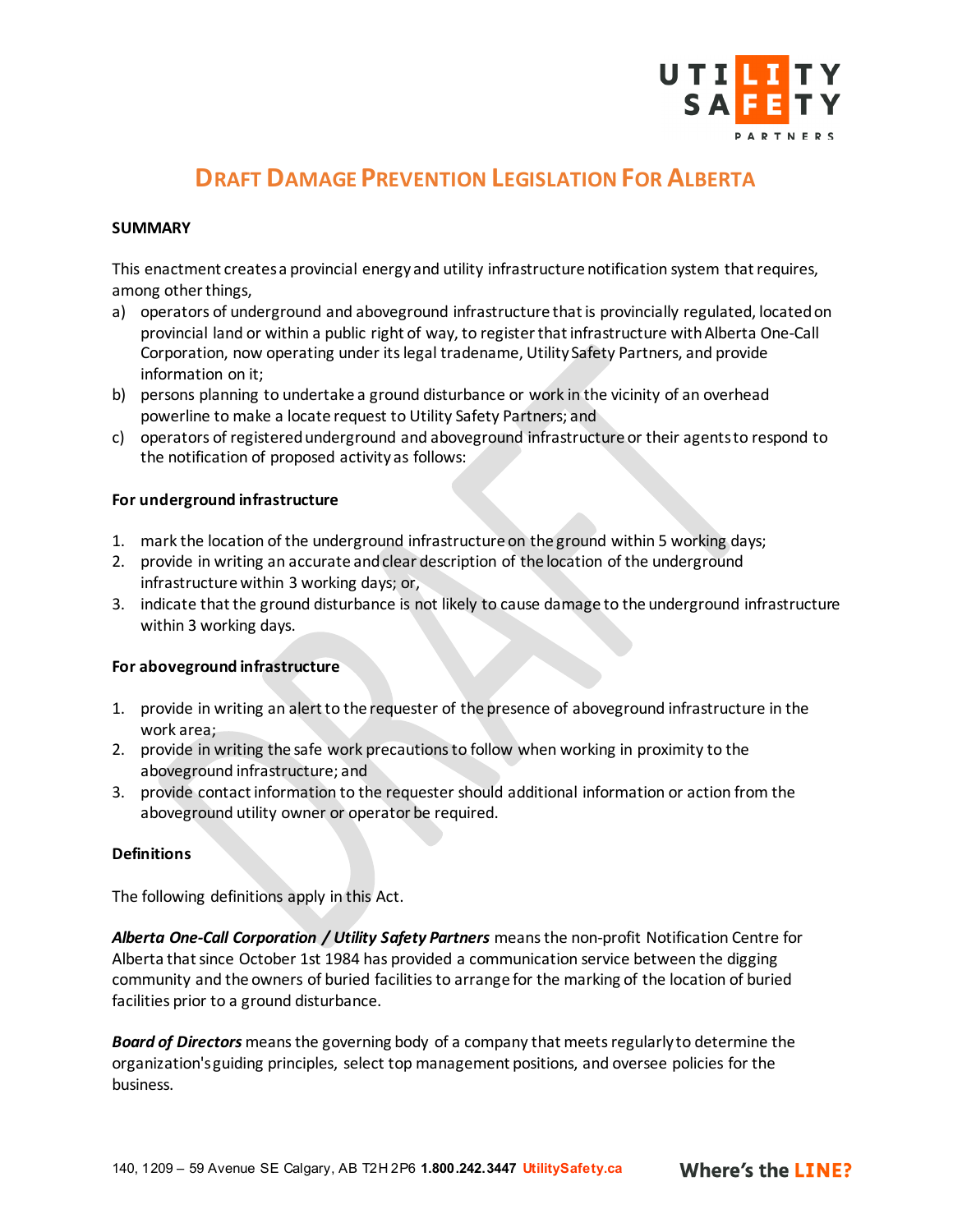

*Damage Prevention Advisory Council* means a blend of damage prevention stakeholders and subject matter experts authorized to resolve non-compliances and non-conformances, which are not suitable to be addressed by civil penalties or Orders of the Court, by mediation.

*Emergency* means any situation where there is an immediate threat to human health or the safety of persons, property or underground or aboveground infrastructure or to prevent damage to the environment.

*Entity* means a body corporate, a partnership, a trust, a joint venture or an unincorporated association or organization.

*Ground disturbance* means any work, operation or activity that results in a disturbance of the earth, including excavating, digging, trenching, plowing, drilling, tunneling, augering, backfilling, blasting, pulverizing, post pounding, scarifying, topsoil stripping, land levelling, peat harvesting, quarrying, deforestation and earthworks. It does not include a disturbance of the earth caused by any of the following:

- a) cultivation to a depth of less than 45 cm below the surface of the ground;
- b) routine, minor road maintenance; or
- c) any other activity to a depth of less than 30 cm that does not result in a reduction of the cover over any underground infrastructure to a depth that is less than the cover provided when the underground infrastructure was constructed.

#### *Locate request*means a request referred to in 5.

**Members** means a person or entity is a member of the Corporation if the person or entity owns or operates underground infrastructure or aboveground powerlines:

- 1) Every municipality in Alberta;
- 2) Every gas distributor and every gas transmitter;
- 3) Every operator of a distribution system;
- 4) Every person or entity that owns or operates underground infrastructure within a public right of way or that crosses a public right of way;
- 5) Every person or entity that owns or operates aboveground energy or utility infrastructure within a public right of way or that crosses a public right of way; and
- 6) Every electricity distributor and every electricity transmitter

in the province of Alberta.

*Members of the Board* On the day this Act comes into force, the members of the Board of the Corporation shall be the members of the Board who held office immediately before that day. Non-profit Corporation The business and affairs of the Corporation shall be carried on without the purpose of financial gain and any profits shall be used by the Corporation for the purpose of carrying out its objects.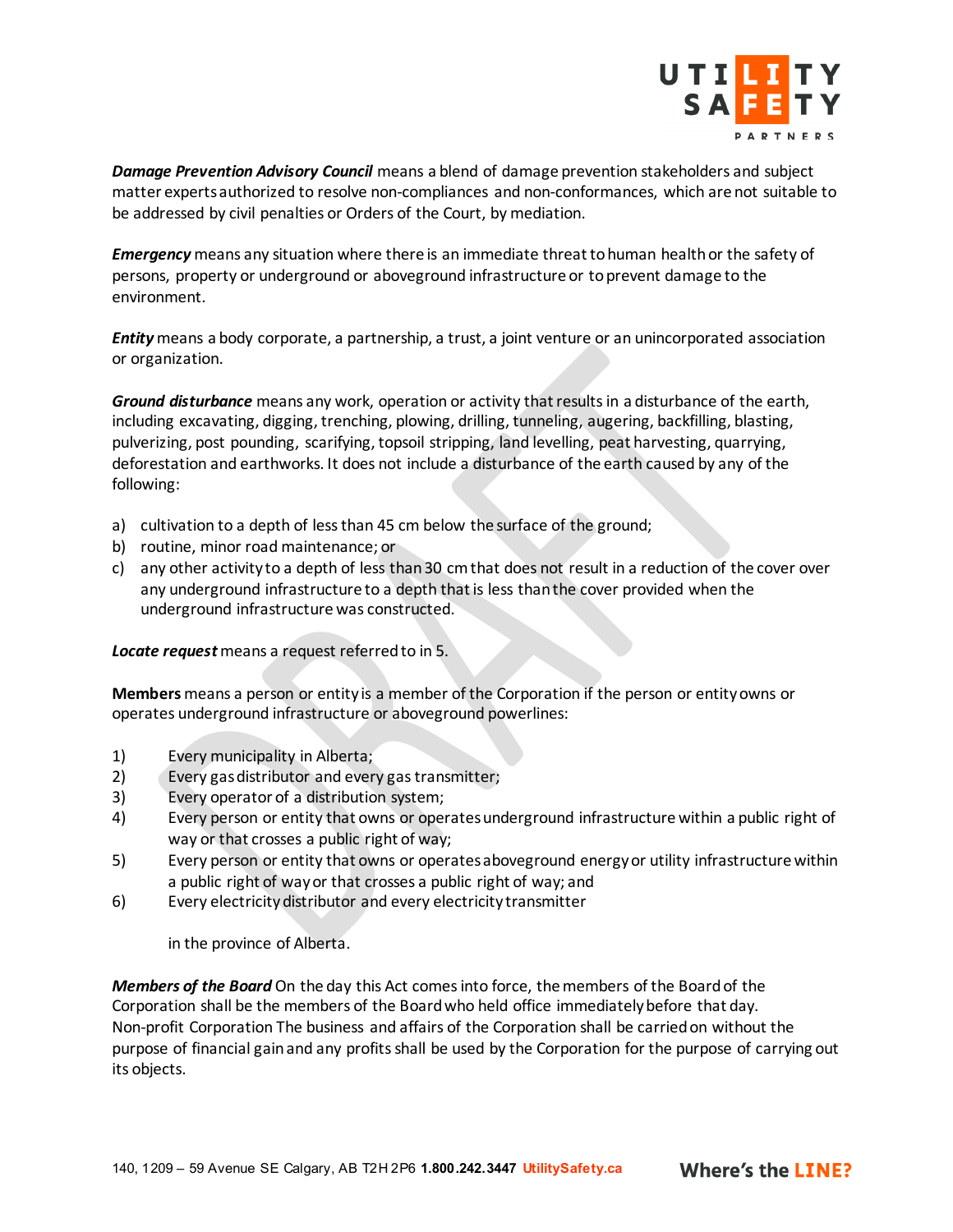

*Notification Centre*means the non-profit corporation called Alberta One-Call Corporation, operating under its legal tradename, Utility Safety Partners, which transmits a notification to registered members with underground infrastructure and aboveground infrastructure in the vicinity of proposed ground disturbance(s) or aboveground activity(ies) following receipt of a locate request.

*Objects* The following are the objects of the Corporation:

- a) To operate a system and service capable of receiving requests for the location of registered underground and aboveground infrastructure within Alberta 24hrs/day, 7 days/wk.
- b) To identify whether underground and aboveground infrastructure are located in the vicinity of a proposed ground disturbance or aboveground activity.
- c) To notify registered members of the Corporation of proposed ground disturbances or aboveground activities that may affect registered underground infrastructure or aboveground energy and utility assets
- d) To promote public awareness of the Corporation and the need for safe work (example: ClickBeforeYouDig, Where's the LINE?).

*Operator* means a person or a group of persons that operates underground or aboveground infrastructure.

**Overhead powerline, Overhead Energy and Utility Asset; or Aboveground Infrastructure** means real and personal property, immovable and movable, and works connected to them, carrying electrical power or telecommunications services supported by pylons or poles. Person means an individual or an entity.

*Pipeline* means a line that is used or to be used for the transmission of oil, gas or any other commodity in the province of Alberta, and includes all branches, extensions, tanks, reservoirs, storage facilities, pumps, racks, compressors, loading facilities, interstation systems of communication by telephone, telegraph or radio and real and personal property, or immovable and movable, and works connected to them, but does not include a sewer or water pipeline that is used or proposed to be used solely for municipal purposes.

*Positive response* means notification to an excavator either by a completed locate or written / electronic notice indicating there is no underground or aboveground infrastructure affected by the ground disturbance.

*Powers* The Corporation has the capacity and the rights, powers and privileges of a natural person, subject to the limitations set out in this Act.

*Province* means Alberta

*Provincial lands* means land of the Crown in right of Alberta.

*Underground infrastructure* means cables, ducts, equipment, pipes, pipelines, power lines, energy and utility lines and networks and vaults that are buried in the ground and that are located on provincial lands or regulated by any of the following: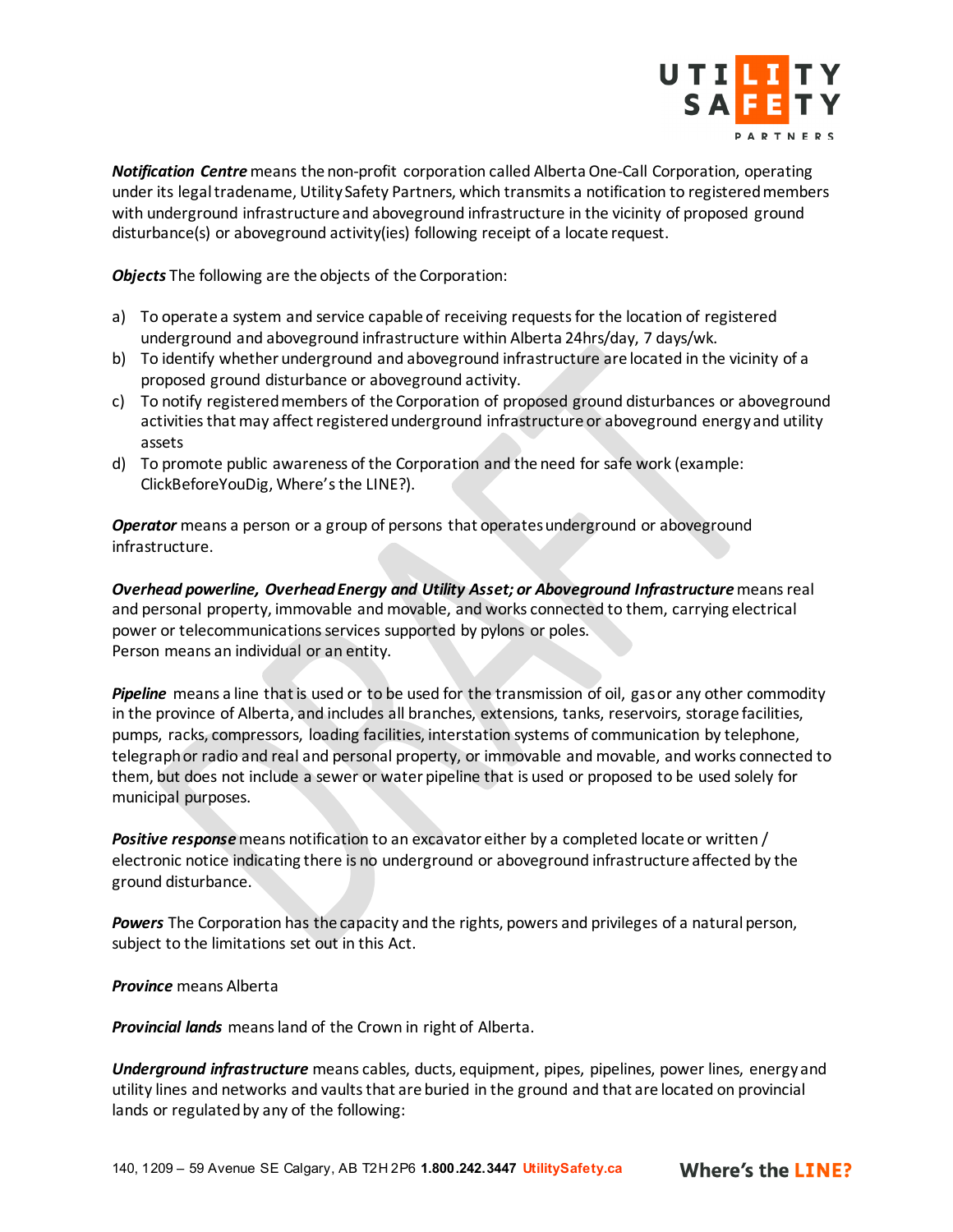

- Alberta Energy Regulator
- Alberta Utilities Commission
- Canada Energy Regulator
- Canadian Radio-Television and Telecommunications Commission
- Alberta Electric System Operator
- Irrigation Council
- Ministry of Transportation

*Working day* means a day other than a Saturday, Sunday or a statutory holiday in the province of Alberta.

*Working hours* means 8am to 4:30pm Monday to Friday.

## **Application**

**Exclusion** —This Act does not apply to underground or aboveground infrastructure that are privately owned and do not operate on a commercial basis.

#### **Registration with Notification Centre**

#### **1. Registration**

The operator of any underground or aboveground infrastructure must register it with, and pay the service fees fixed by, Utility Safety Partners.

## **2. Communication of information**

The operator of any underground or aboveground infrastructure must provide the following information to Utility Safety Partners and at minimum, update it annually:

- a) the geographical location of the underground or aboveground infrastructure such as the digital geospatial data / shape files or legal description of the location; and
- b) any other information that Utility Safety Partners considers necessary to exercise its functions or that legislation requires.

## **3. Modifications**

The operator must also inform Utility Safety Partners, in writing, of any modification to the information provided to the centre under 2 (above).

In the case of insolvency or bankruptcy resulting in abandonment of underground infrastructure or defunct pipeline status, the notification centre will maintain the registered data and label the defunct pipeline as "defunct". Any person who has been notified of a defunct pipeline in the vicinity of their proposed ground disturbance will secure locating and marking services to identify its location prior to disturbing the ground.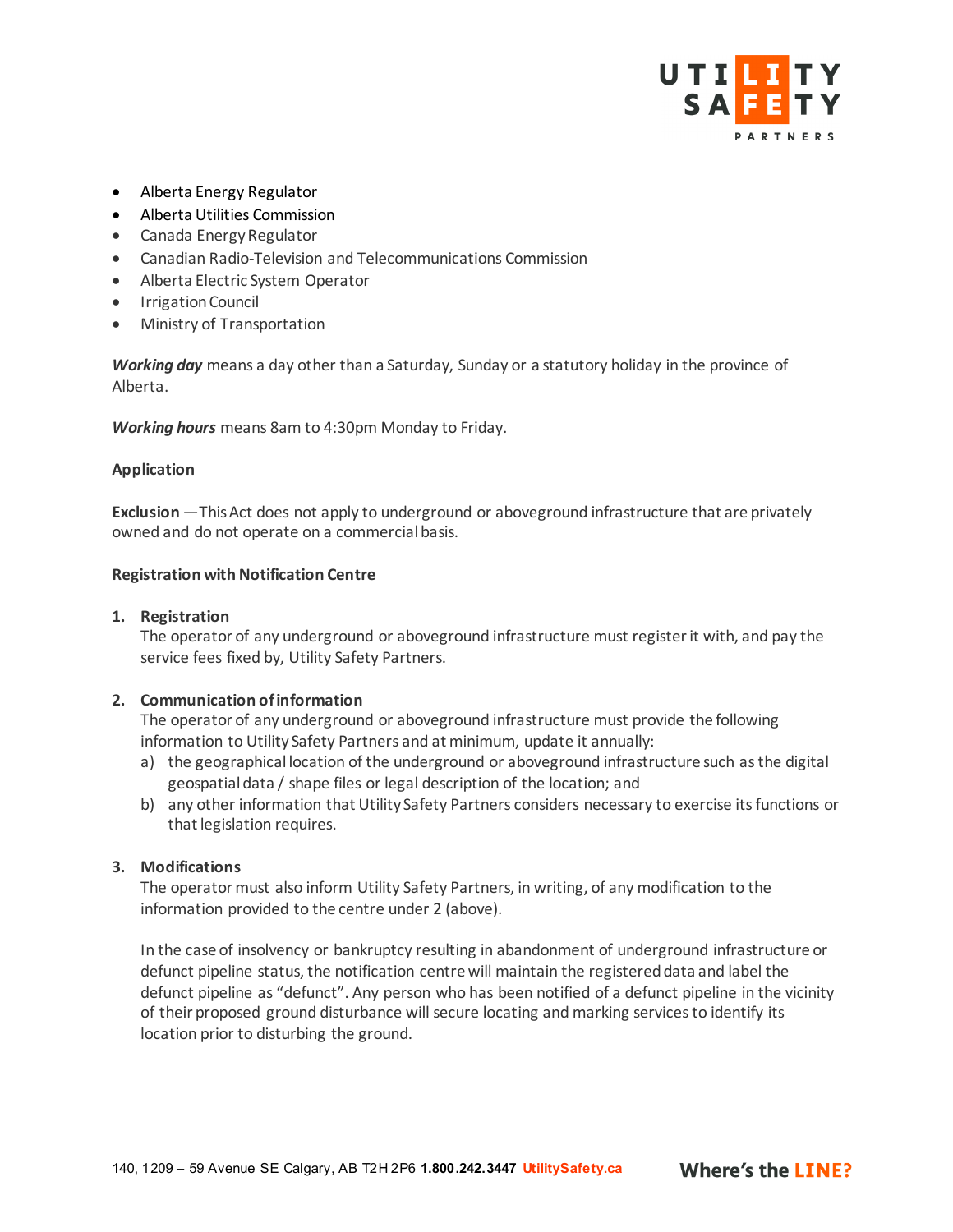

## **Location and Identification of Underground and Aboveground Infrastructure**

#### **4. Locate request**

Before a person undertakes a ground disturbance or aboveground activity within 15 metresof aboveground infrastructure, that person must submit a locate request to the notification centre.

#### **5. Communication — other information**

Before undertaking the ground disturbance, the person must also provide the notification centre with the following information:

- a) the type of ground disturbance they are planning to undertake;
- b) the exact location of the anticipated ground disturbance; and
- c) any other information that the notification centre considers necessary to exercise its functions.

#### **6. Provision of information — period of time and manner**

The information referred to in section 5 must be provided to the notification centre at least three working days' notice in advance of the day on which the ground disturbance is to start — or as soon as possible before the ground disturbance is to start in the case of an emergency described in section 9 — and in the manner specified by the notification centre.

**7. Notification to operators of registered underground infrastructure — ground disturbance**

Immediately after receiving a locate request, the notification centre must provide notification of the ground disturbance, in writing, to all operators of registered underground infrastructure that could be damaged by that ground disturbance.

## **8. Notification to person undertaking a ground disturbance**

Immediately after receiving a locate request, the notification centre must also indicate, in writing, to the person that made the locate request:

- a) whether or not any registered underground and aboveground infrastructure is located in the area in which the ground disturbance is anticipated to take place; and
- b) the name of the operator of any registered underground or aboveground infrastructure in that area.

## **9. Emergency locate**

An operator of registered underground or aboveground infrastructure may be required to respond without delay to a notification referred to in section 6 — including outside normal business hours if the notification centre considers that a person must undertake a ground disturbance or conduct an aboveground activity in order to respond to an emergency.

#### **10. Positive Response**

All underground and aboveground infrastructure locate requests shall result in a positive response from the owner or authorized representative of the owner to the person who submitted the locate request and the notification centre.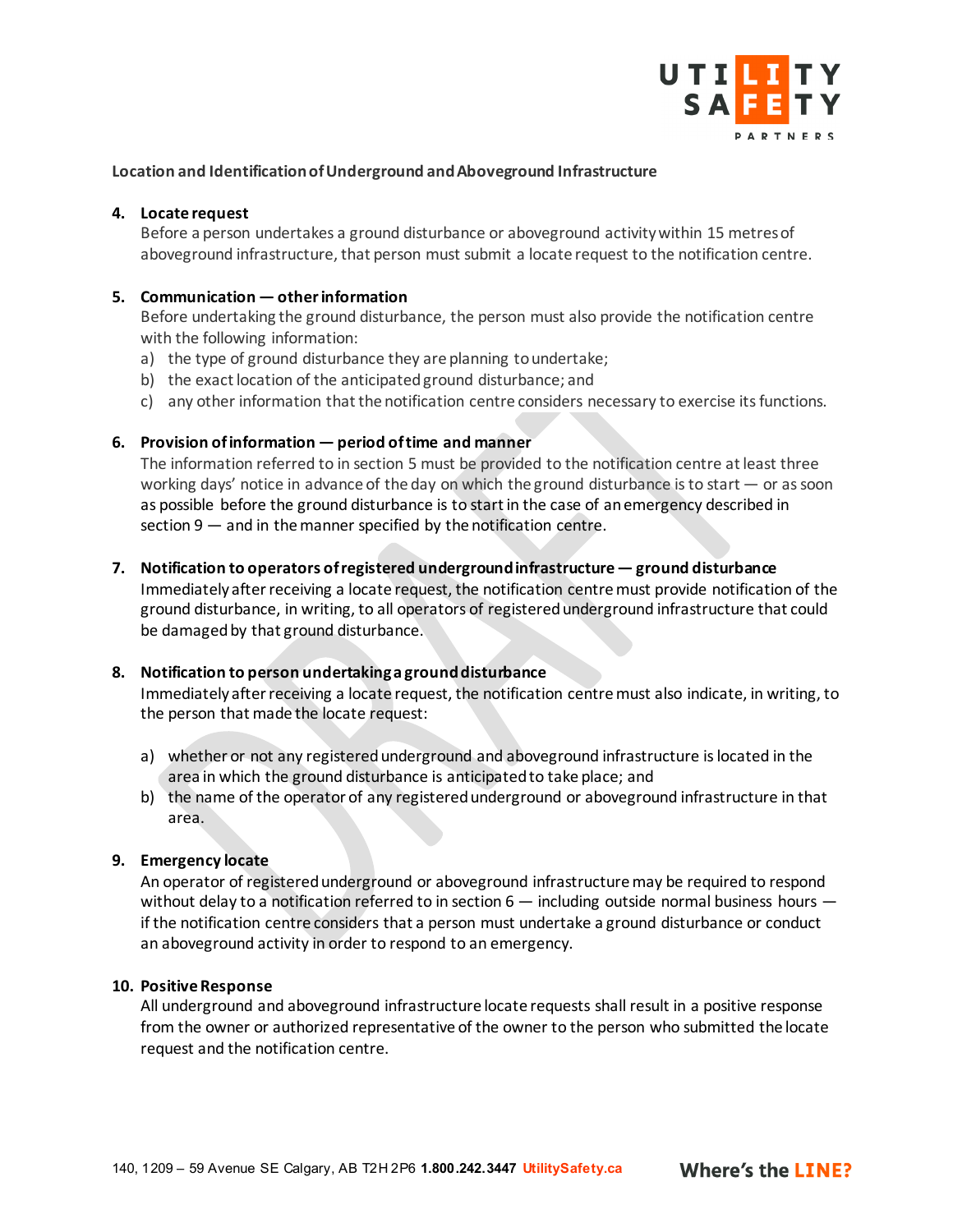

## **11. Response — location of registered underground infrastructure**

The operator of registered underground infrastructure that receives a notification referred to in section 7 must, within the period of time specified in section 14, do any of the following:

- a) by using the prescribed colour codes, mark on the ground the location of the underground infrastructure and provide a written description of that location to the person planning to undertake a ground disturbance;
- b) provide to that person, in writing, an accurate and clear description of the location of the underground infrastructure that could be damaged by the ground disturbance;
- c) provide to that person a written confirmation that the ground disturbance is not likely to cause damage to the underground infrastructure; or
- d) request additional information about the proposed ground disturbance to determine the impact on existing underground infrastructure.

## **12. Response –Aboveground infrastructure**

Following receipt of a locate request that intersects with the registered location of aboveground infrastructure, the notification centre shall:

- a) provide in writing an alert to the requester of the presence of aboveground infrastructure in the work area;
- b) provide in writing the safe work precautions to follow when working in proximity to the above ground infrastructure; and
- c) provide contact information to the requester should additional information or action from the above ground utility owner or operator be required.

#### **13. Period of time**

The operator of registered underground and aboveground infrastructure must provide the response referred to in section 10 within three working days prior to the proposed excavation start date unless the operator of the registered underground or aboveground infrastructure and the person planning to undertake the ground disturbance agree in writing to a alternate period of time.

#### **14. Fees**

a) No Fees

The operator of registered underground or aboveground infrastructure must not charge the person planning to undertake a ground disturbance a fee for responding to the notification in a manner described in any of sections 9, 10, 11 and 12.

b) Fees — outside normal business hours

If, at the request of the person planning to undertake the ground disturbance or aboveground activity, and with the exception of response in accordance with section 9, the operator of registered underground or aboveground infrastructure responds to the notification outside normal business hours the operator may charge that person a fee corresponding to the reasonable cost of responding to the notification.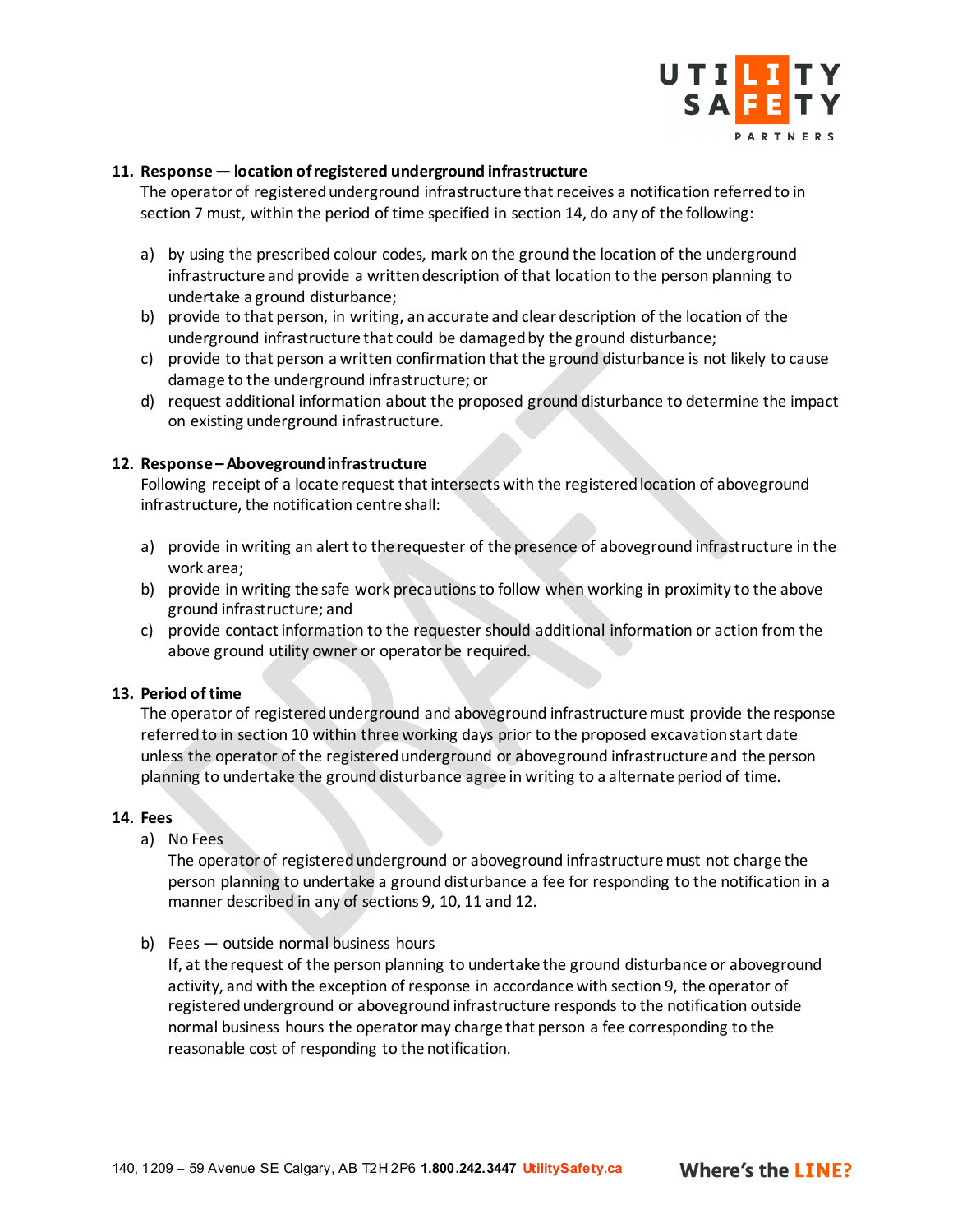

c) Fees — ground disturbance not undertaken

The operator of registered underground or aboveground infrastructure may charge the person planning to undertake a ground disturbance a fee fixed by regulation if the operator was required to respond to multiple notifications related to the same ground disturbance.

#### **15. Separate responses**

An operator of registered underground or aboveground infrastructure must provide a separate response for each notification they receive.

#### **16. Duration**

The response is valid for thirty (30) days unless otherwise indicated by the operator of the underground or aboveground infrastructure.

#### **17. Response not valid**

A response is not valid if it does not comply with section 11 or 12.

## **18. Restrictions**

Subject to the regulations, a person planning to undertake a ground disturbance or activity within 15/X metres of aboveground infrastructure must not undertake it before:

- a) the person has received a notification from a notification centre under section 11 and 12; and
- b) the operators of registered underground or aboveground infrastructure mentioned in that notification have provided the person with a response in accordance with section 11 or 12, as the case may be.

## **19. Damage Prevention Advisory Council**

The Minister may assign to the Damage Prevention Advisory Council the functions — other than those assigned by this Act to Notification Centres — that the Minister considers necessary for carrying out the enforcement of and the penalties associated with this Act.

## **20. Obligation to Report Damages**

Any party associated with a ground disturbance that damages underground or aboveground infrastructure must report the damage to:

- a) the owner; and
- b) the Damage Information Reporting Tool database.

## **21. Enforcement Agency**

[See Guidance Notes –](#page-7-0) Enforcement Agency

## **22. Orders of court**

[See Guidance Notes –](#page-7-0) Orders of the Court

## **23. Agreements with Other Provinces**

The Notification Centre may provide services to other provinces in accordance with the Board of Directors.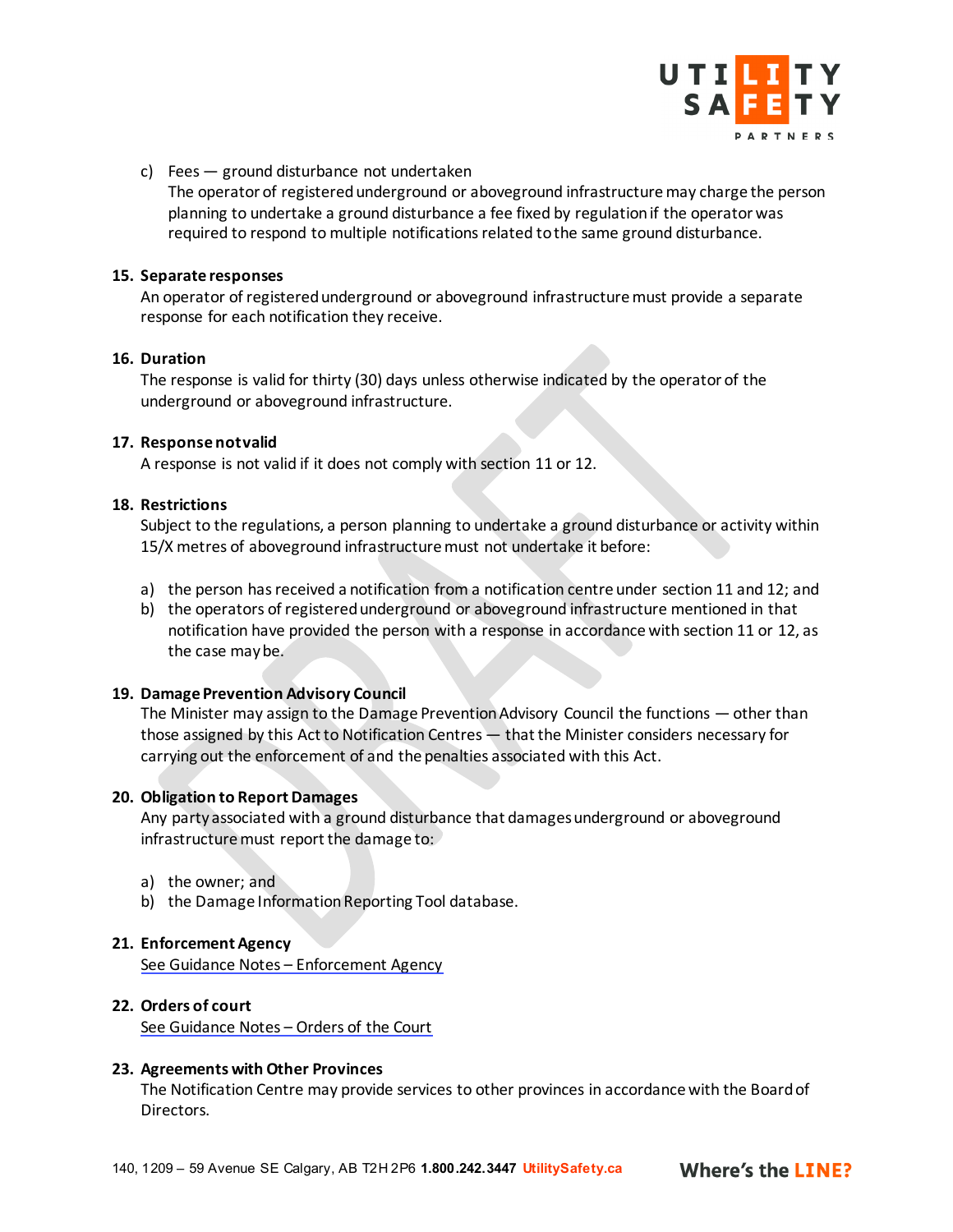

# <span id="page-7-0"></span>**DRAFT DAMAGE PREVENTION LEGISLATION FOR ALBERTA GUIDANCE NOTES**

## **1.** *Enforcement Agency*

Legislation should include:

- an escalating penalty scale with provisions for meaningful enforcement of non-compliance with damage prevention process;
- larger penalties for repeat offenders and violations of increased risk and consequence;
- provisions for public awareness and education imposed at every level of enforcement;
- the ability for legislation to allow for creative penalties that would increase public awareness and education
- consideration of a graduated Administrative Monetary Penalty System (AMPS);
- provisions for regulatory authorities to invoice for attendance at incidents for emergency response and investigative purposes and to bill a party for punitive purposes; and
- annual statistics on investigations, enforcement actions, and proposed and collected penalties to be made available by the agency to interested parties.

Non-compliance includes, but may not be limited to, failure to conform to damage prevention governance, failure to accurately locate buried infrastructure, and disturbing the ground without proof of a valid notification ticket or permit

## **2.** *Orders of court*

If an offender has been convicted of an offence under this Act, in addition to any other punishment that may be imposed under this Act, the court may, having regard to the nature of the offence and the circumstances surrounding its commission, make an order having any or all of the following effects:

- a) prohibiting the offender from doing any act or engaging in any activity that may result in the continuation or repetition of the offence;
- b) directing the offender to pay The Notification Centre an amount of money that the court considers appropriate for the purpose of promoting the prevention of damage to underground infrastructure;
- c) directing the offender to post any bond or pay any amount of money into court that will ensure compliance with any order made under this section;
- d) directing the offender to compensate any person, monetarily or otherwise, in whole or in part, for the cost of any remedial or preventive action taken, caused to be taken or to be taken as a result of the act or omission that constituted the offence, including the costs of assessing appropriate remedial or preventive action;
- e) directing the offender to pay, in the manner prescribed by the court, an amount for the purposes of promoting public awareness of safe ground disturbance practices;